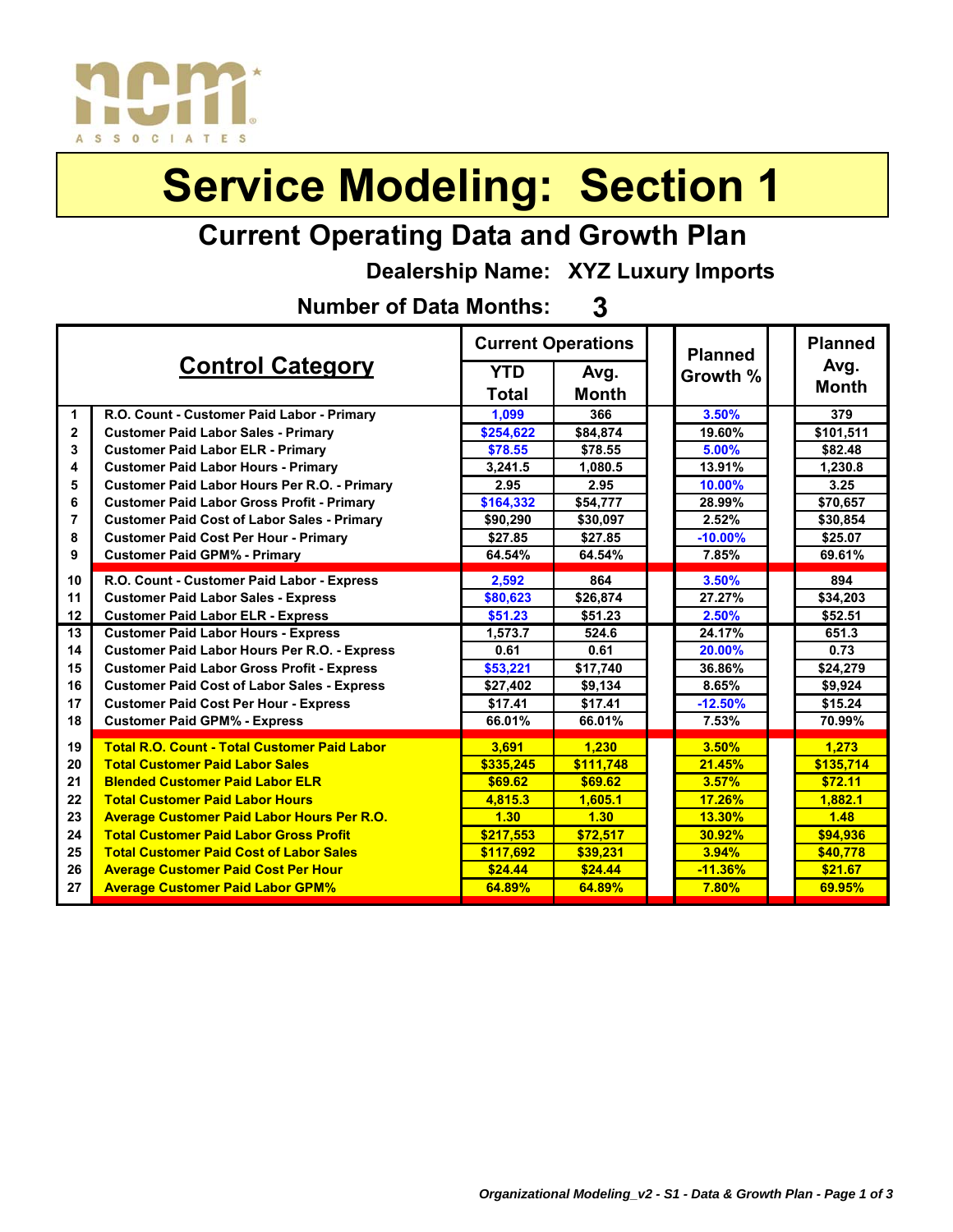#### **Current Operating Data and Growth Plan**

**Dealership Name: XYZ Luxury Imports**

**Number of Data Months: 3**

|    |                                                  | <b>Current Operations</b> |              | <b>Planned</b> |  | <b>Planned</b>      |
|----|--------------------------------------------------|---------------------------|--------------|----------------|--|---------------------|
|    | <b>Control Category</b>                          | <b>YTD</b>                | Avg.         | Growth %       |  | Avg.                |
|    |                                                  | <b>Total</b>              | <b>Month</b> |                |  | <b>Month</b>        |
| 28 | <b>Other Labor Categories</b>                    |                           |              |                |  |                     |
| 29 | R.O. Count - Warranty Labor                      | 597                       | 199          | 0.00%          |  | 199                 |
| 30 | Memo: "Warranty Only" R.O. Count                 | 297                       | 99           | 0.00%          |  | 99                  |
| 31 | <b>Warranty &amp; ESA Labor Sales</b>            | \$116,355                 | \$38,785     | $0.00\%$       |  | \$38,785            |
| 32 | <b>Warranty &amp; ESA Labor ELR</b>              | \$84.75                   | \$84.75      | 0.00%          |  | \$84.75             |
| 33 | <b>Warranty &amp; ESA Labor Hours</b>            | 1,372.9                   | 457.6        | $0.00\%$       |  | 457.6               |
| 34 | <b>Warranty Labor Hours Per R.O.</b>             | 2.30                      | 2.30         | 0.00%          |  | 2.30                |
| 35 | <b>Warranty &amp; ESA Labor Gross Profit</b>     | \$81,566                  | \$27,189     | 2.13%          |  | \$27,769            |
| 36 | <b>Warranty &amp; ESA Cost of Labor Sales</b>    | \$34,789                  | \$11,596     | $-5.00%$       |  | \$11,016            |
| 37 | <b>Warranty &amp; ESA Cost Per Hour</b>          | \$25.34                   | \$25.34      | $-5.00%$       |  | \$24.07             |
| 38 | <b>Warranty &amp; ESA Labor GPM%</b>             | 70.10%                    | 70.10%       | 2.13%          |  | 71.60%              |
| 39 | <b>Total New and Used Retail Units Delivered</b> | 217                       | 72           | 30.56%         |  | 94                  |
| 40 | <b>Internal Labor Sales</b>                      | \$63,115                  | \$21,038     | 40.51%         |  | \$29,561            |
| 41 | <b>Internal Labor ELR</b>                        | \$75.50                   | \$75.50      | 5.00%          |  | \$79.28             |
| 42 | <b>Internal Labor Hours</b>                      | 836.0                     | 278.6        | 33.82%         |  | 372.9               |
| 43 | Internal Labor Hours Per Retail Unit Sold        | 3.85                      | 3.87         | 2.50%          |  | 3.97                |
| 44 | <b>Internal Labor Gross Profit</b>               | \$38,665                  | \$12,888     | 57.44%         |  | \$20,290            |
| 45 | <b>Internal Cost of Labor Sales</b>              | \$24,450                  | \$8,150      | 13.75%         |  | \$9,270             |
| 46 | <b>Internal Cost Per Hour</b>                    | \$29.25                   | \$29.25      | $-15.00%$      |  | \$24.86             |
| 47 | <b>Internal Labor GPM%</b>                       | 61.26%                    | 61.26%       | 12.05%         |  | 68.64%              |
| 48 | <b>Total New Retail Units Delivered</b>          | 133                       | 44           | 25.00%         |  | 55                  |
| 49 | <b>NVI Labor Sales</b>                           | \$21,448                  | \$7,149      | 12.50%         |  | $\overline{$8,043}$ |
| 50 | <b>NVI Labor ELR</b>                             | \$84.75                   | \$84.75      | 0.00%          |  | \$84.75             |
| 51 | <b>NVI Labor Hours</b>                           | 253.1                     | 84.4         | 12.50%         |  | 94.9                |
| 52 | <b>NVI Labor Hours Per New Retail Unit Sold</b>  | 1.90                      | 1.92         | $-10.00%$      |  | 1.73                |
| 53 | <b>NVI Labor Gross Profit</b>                    | \$14,332                  | \$4,777      | 32.05%         |  | \$6,308             |
| 54 | <b>NVI Cost of Labor Sales</b>                   | \$7,116                   | \$2,372      | $-26.88%$      |  | \$1,735             |
| 55 | <b>NVI Cost Per Hour</b>                         | \$28.12                   | \$28.12      | $-35.00\%$     |  | \$18.28             |
| 56 | <b>NVI Labor GPM%</b>                            | 66.82%                    | 66.82%       | 17.38%         |  | 78.43%              |
| 57 | R.O. Count - Detail Labor                        | 277                       | 92           | 22.50%         |  | 113                 |
| 58 | <b>Detail Labor Sales</b>                        | \$35,776                  | \$11,925     | 27.13%         |  | \$15,160            |
| 59 | <b>Detail Labor ELR</b>                          | \$48.00                   | \$48.00      | 3.50%          |  | \$49.68             |
| 60 | <b>Detail Labor Hours</b>                        | 745.3                     | 248.4        | 22.83%         |  | 305.1               |
| 61 | Detail Labor Hours Per R.O.                      | 2.69                      | 2.70         | 0.00%          |  | 2.70                |
| 62 | <b>Detail Labor Gross Profit</b>                 | \$21,888                  | \$7,296      | 29.85%         |  | \$9,474             |
| 63 | <b>Detail Cost of Labor Sales</b>                | \$13,888                  | \$4,629      | 22.83%         |  | \$5,686             |
| 64 | <b>Detail Cost Per Hour</b>                      | \$18.63                   | \$18.63      | $0.00\%$       |  | \$18.63             |
| 65 | <b>Detail Labor GPM%</b>                         | 61.18%                    | 61.18%       | 2.15%          |  | 62.50%              |
| 66 | <b>Total Direct Labor Sales</b>                  | \$571,939                 | \$190,645    | 19.21%         |  | \$227,262           |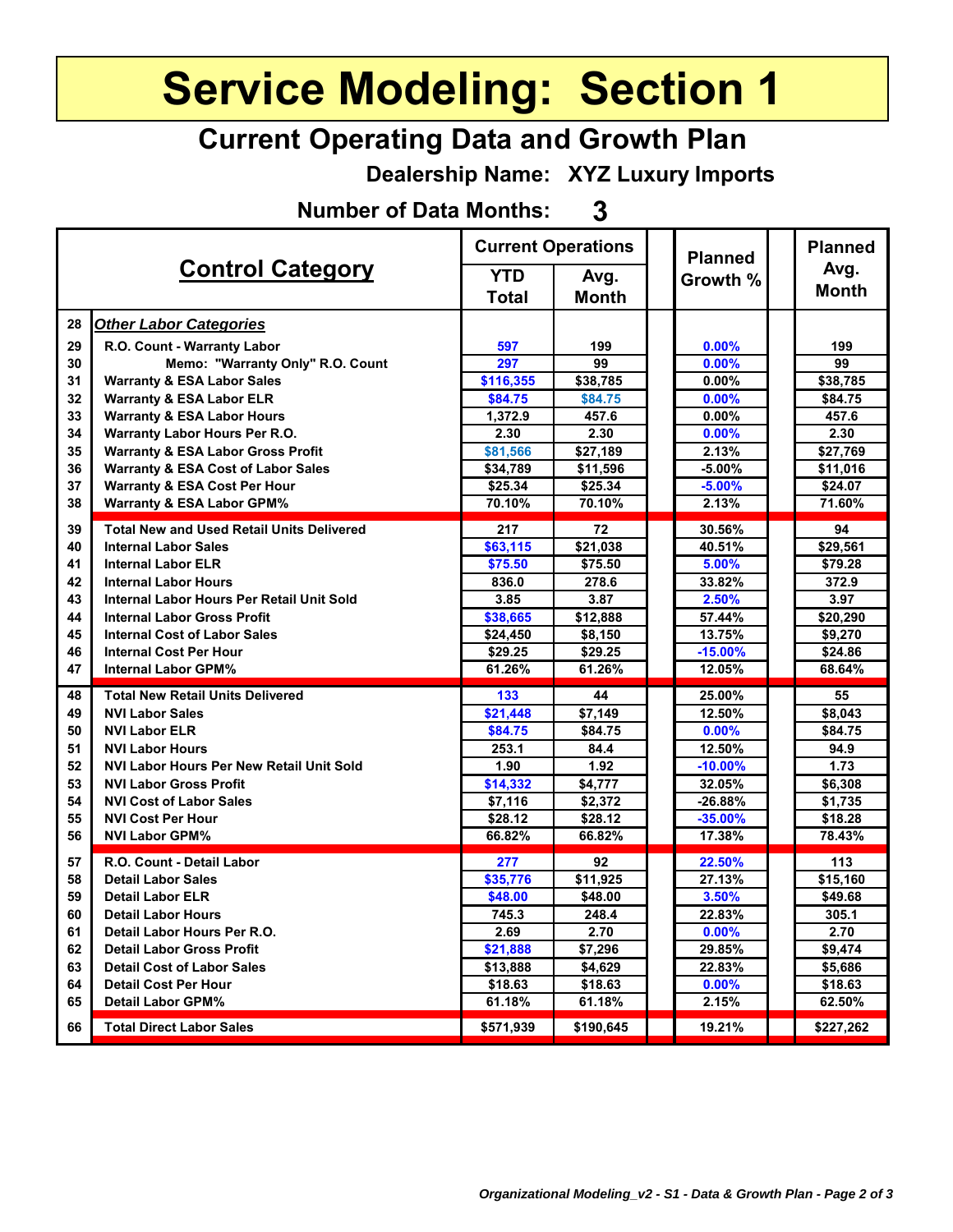#### **Current Operating Data and Growth Plan**

**Dealership Name: XYZ Luxury Imports**

**Number of Data Months: 3**

| <b>Control Category</b> |                                                      | <b>Current Operations</b>  |                      |  | <b>Planned</b> | <b>Planned</b>       |
|-------------------------|------------------------------------------------------|----------------------------|----------------------|--|----------------|----------------------|
|                         |                                                      | <b>YTD</b><br><b>Total</b> | Avg.<br><b>Month</b> |  | Growth %       | Avg.<br><b>Month</b> |
| 67                      | <b>Discounts Against Direct Labor Sales</b>          | \$0                        | \$0                  |  | 0.00%          | \$0                  |
| 68                      | <b>Total Adjusted Direct Labor Sales</b>             | \$571,939                  | \$190,645            |  | 19.21%         | \$227,262            |
| 69                      | <b>Total Direct Labor Gross Profit (From Above)</b>  | \$374,004                  | \$124,667            |  | 27.36%         | \$158,777            |
| 70                      | <b>Discounts Against Direct Labor Gross Profit</b>   | \$0                        | \$0                  |  | $0.00\%$       | \$0                  |
| 71                      | <b>Unapplied Time (Adjusted Cost of Labor Sales)</b> | (\$4,695)                  | (\$1,565)            |  | $-33.33%$      | (\$1,043)            |
| 72                      | <b>Total Adjusted Direct Labor Gross Profit</b>      | \$374,004                  | \$124,667            |  | 26.52%         | \$157,734            |
| 73                      | <b>Total Adjusted Direct Labor GPM%</b>              | 65.39%                     | 65.39%               |  | 6.14%          | 69.41%               |
| 74                      | <b>Total Shop Hours - All Categories</b>             | 8,022.6                    | 2,674.2              |  | 16.40%         | 3,112.7              |
| 75                      | Avg. Blended Effective Labor Rate (After Discounts)  | \$71.29                    | \$71.29              |  | 2.41%          | \$73.01              |
| 76                      | Avg. Customer Jobs (All)                             | 3,988                      | 1,329                |  | 3.24%          | 1,372                |
| 77                      | <b>Sublet Labor Sales</b>                            | \$41,448                   | \$13,816             |  | 10.00%         | \$15,198             |
| 78                      | <b>Sublet Labor Gross Profit</b>                     | \$3,319                    | \$1,106              |  | 48.50%         | \$1,642              |
| 79                      | <b>Sublet Labor GPM%</b>                             | 8.01%                      | 8.01%                |  | 35.00%         | 10.81%               |
| 80                      | <b>Total Department Sales</b>                        | \$613,387                  | \$204,461            |  | 18.58%         | \$242,460            |
| 81                      | <b>Improvement in Monthly Sales</b>                  |                            |                      |  |                | \$37,999             |
| 82                      | <b>Total Department Gross Profit</b>                 | \$377,323                  | \$125,773            |  | 26.72%         | \$159,376            |
| 83                      | <b>Improvement in Gross Profit</b>                   |                            |                      |  |                | \$33,603             |
| 84                      | <b>Total Department GPM%</b>                         | 61.51%                     | 61.51%               |  | 6.86%          | 65.73%               |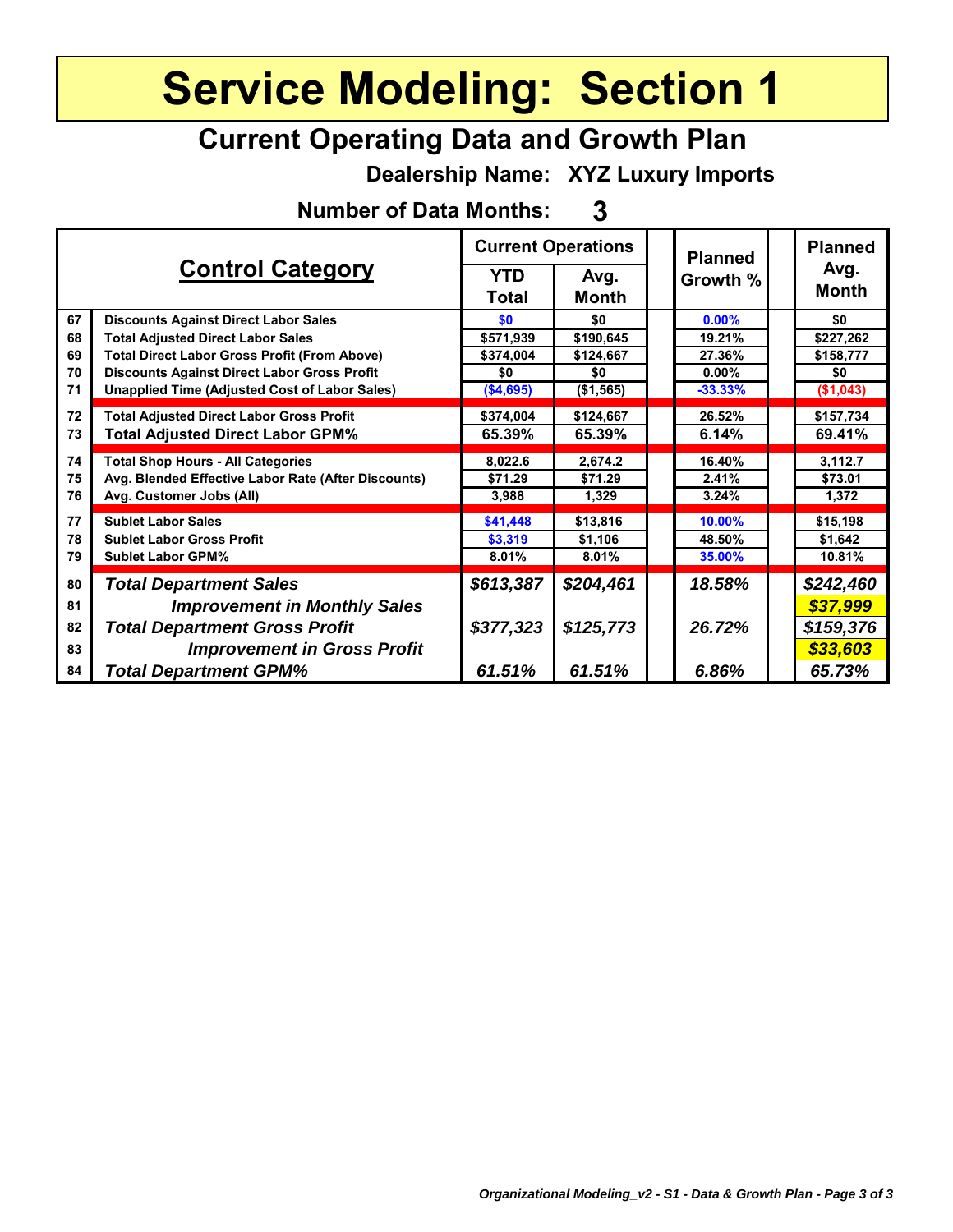

#### **Organizational Modeling Calculations**

#### **Service Department - Planned Average Month**

| Avg. Monthly Hours - Express Technicians<br><b>Hours Billed Per Express Technician Per Month</b><br>Number of Express Technicians Required Per Formula<br>Number of Express Technicians Required - Your Store<br>Avg. Monthly Hours - Detail Technicians<br><b>Hours Billed Per Detail Technician Per Month</b><br>Number of Detail Technicians Required Per Formula<br>Number of Detail Technicians Required - Your Store                                                                                 | 651.3<br>135.0<br>4.8<br>5.0<br>305.1<br>165.0<br>1.8<br>2.0  | Autotransfer from "Completed Growth Plan"<br><b>Guide or Internal Target</b><br>Ln. 5 divided by Ln. 6<br><b>Enter Number of Express Techs For Model</b><br>Autotransfer from "Completed Growth Plan"<br><b>Guide or Internal Target</b><br>Ln. 9 divided by Ln. 10<br><b>Enter Number of Detail Techs For Model</b>                                        |
|------------------------------------------------------------------------------------------------------------------------------------------------------------------------------------------------------------------------------------------------------------------------------------------------------------------------------------------------------------------------------------------------------------------------------------------------------------------------------------------------------------|---------------------------------------------------------------|-------------------------------------------------------------------------------------------------------------------------------------------------------------------------------------------------------------------------------------------------------------------------------------------------------------------------------------------------------------|
|                                                                                                                                                                                                                                                                                                                                                                                                                                                                                                            |                                                               |                                                                                                                                                                                                                                                                                                                                                             |
|                                                                                                                                                                                                                                                                                                                                                                                                                                                                                                            |                                                               |                                                                                                                                                                                                                                                                                                                                                             |
| Avg. Monthly Hours - Full Technician Group<br>Total Number of Technicians Required - Your Store                                                                                                                                                                                                                                                                                                                                                                                                            | 3,112.7<br>18.0                                               | Ln. 1 plus Ln. 5 plus Ln. 9<br>Ln. 4 plus Ln. 8 plus Ln. 12                                                                                                                                                                                                                                                                                                 |
| <b>Ratio of Regular Line Technicians to Advisors (ASM's)</b><br>Number of Advisors (ASM's) Required (Test 1a)<br>No. of Conventional Customer Interfaces Per Month<br>No. Of Scheduled Working Days Per Month<br>No. of Conventional Customer Interfaces Per Day<br><b>Number of Conventional Advisors Required (Test 2a)</b><br><b>Conventional Hours Billed Per Advisor Per Month</b><br><b>Number of Conventional Advisors Required (Test 3a)</b><br>No. of Conventional Advisors Required - Your Store | 4.0<br>2.8<br>478<br>23.5<br>12.0<br>1.7<br>650<br>3.3<br>3.0 | <b>Guide or Internal Target</b><br>Ln. 4 divided by Line 15<br>Autotransfer from "Completed Growth Plan"<br><b>Average Month Service Days Available</b><br><b>Guide or Internal Target</b><br>Line 16 divided by Line 16a divided by Line 16b<br><b>Guide or Internal Target</b><br>Line 1 divided by Line 17<br>Enter Number Based On Tests 1a, 2a, and 3a |
|                                                                                                                                                                                                                                                                                                                                                                                                                                                                                                            | 2.0<br>2.5                                                    | <b>Guide or Internal Target</b><br>Ln. 8 divided by Line 18<br>Autotransfer from "Completed Growth Plan"                                                                                                                                                                                                                                                    |
| <b>Ratio of Express Technicians to Advisors (ASM's)</b>                                                                                                                                                                                                                                                                                                                                                                                                                                                    |                                                               | Number of Advisors (ASM's) Required (Test 1b)<br>No. of Express Customer Interfaces Per Month<br>894                                                                                                                                                                                                                                                        |

*Consider: Is there enough work to support at least 2.0 Express Technicians? Is there enough work to support an "even number" of Express Technicians? If not, should you consider routing PDI's and/or UCI's to Express Technicans? If so, all of the above numbers for both the Conventional and Express Service Shops may need to be adjusted.*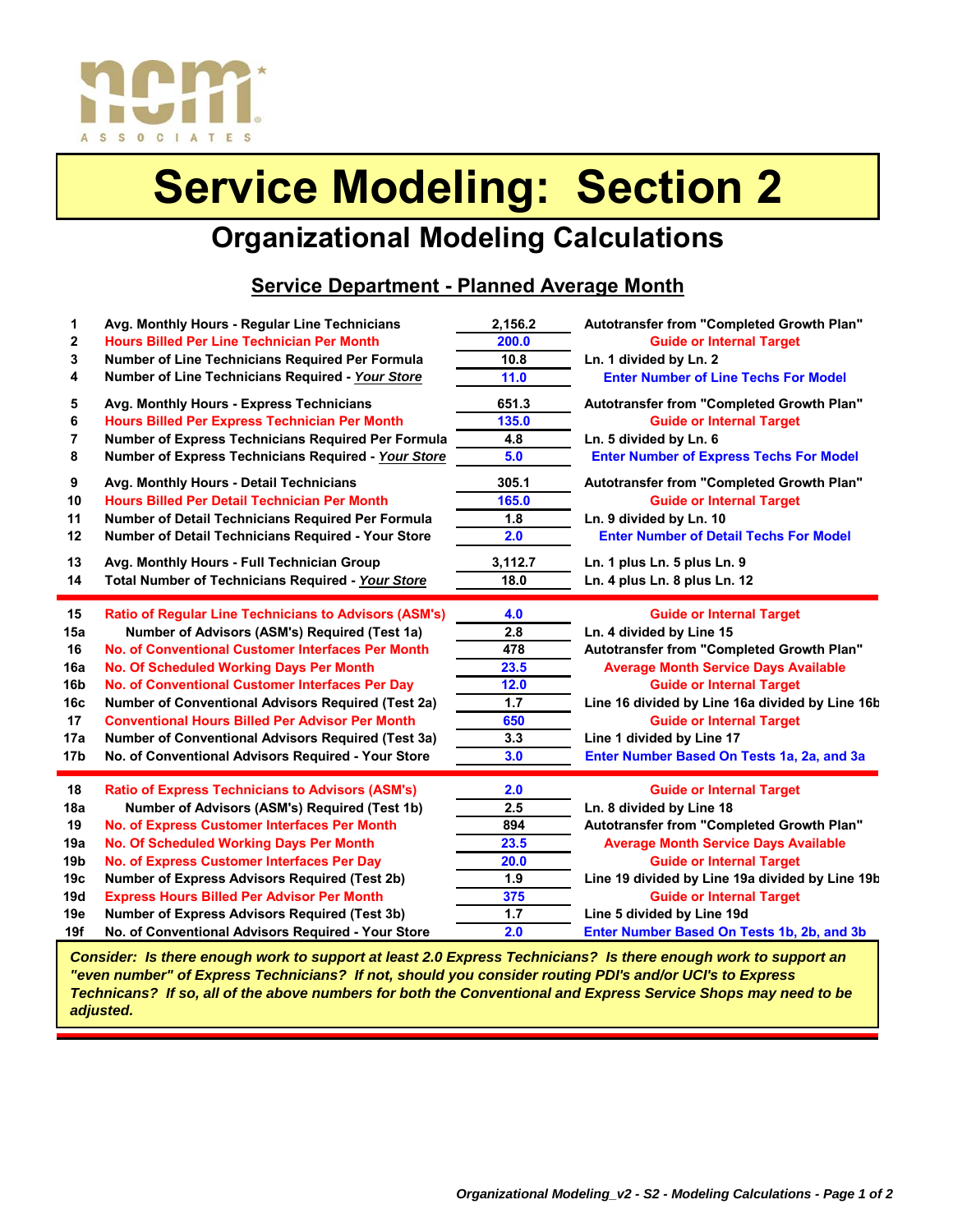#### **Organizational Modeling Calculations**

#### **Service Department - Planned Average Month**

|    | Avg. Monthly Hours - Regular Line Technicians         | 2.156.2       | Autotransfer from "Completed Growth Plan"  |
|----|-------------------------------------------------------|---------------|--------------------------------------------|
| 20 | <b>Total Required Conventional Advisors</b>           | $3.0^{\circ}$ | <b>Autotransfer from Line 17b</b>          |
| 21 | <b>Total Express Service Advisors</b>                 | 2.0           | <b>Autotransfer from Line 19f</b>          |
| 22 | <b>Total Service Advisors Required</b>                | 5.0           | Line 20 plus Line 21                       |
| 23 | <b>Advisor (ASM) Compensation Percentage of Gross</b> | 16.00%        | <b>Benchmark or Internal Target</b>        |
| 24 | <b>Advisor (ASM) Compensation Amount</b>              | \$25,500      | Ln. 23 multiplied by "Growth Plan Line 32" |
| 25 | Average Per Advisor Per Month (Tests 1a and 1b)       | \$5,100       | Ln. 24 divided by Ln. 22                   |

*Consider: Does the above "Compensation Amount Per Advisor" make sense? If not, the Advisor Headcount may need to be adjusted, OR the Advisor Compensation Percentage may need to be adjusted.*

| 26 | <b>Management Compensation Percentage</b>          | 6.50%    | <b>Benchmark or Internal Target</b>                |
|----|----------------------------------------------------|----------|----------------------------------------------------|
| 27 | <b>Management Compensation Amount</b>              | \$10,359 | Ln. 26 multiplied by "Growth Plan Line 32"         |
| 28 | Number of Managers Required - Your Store           | 1.0      | <b>Enter Number of Managers For Model</b>          |
| 29 | Average Per Manager Per Month                      | \$10,359 | Ln. 27 divided by Ln. 28                           |
| 30 | <b>Total Productive Employees</b>                  | 23       | Ln. 14 plus Ln. 22                                 |
| 31 | <b>Ratio of Productive to Support Employees</b>    | 2.50     | <b>Guide or Internal Target</b>                    |
| 32 | <b>Potential Total Number of Support Employees</b> | 9.2      | Ln. 30 divided by Ln. 31                           |
| 33 | <b>Less Management Headcount</b>                   | (1.0)    | <b>Entered Automatically From Ln. 28</b>           |
| 34 | <b>Potential Remaining Support Employees</b>       | 8.2      | Sum of Ln. 32 and Ln. 33                           |
| 35 | <b>Other Salaries Compensation Percentage</b>      | 7.50%    | <b>Benchmark or Internal Target</b>                |
| 36 | <b>Other Salaries Compensation Amount</b>          | \$11,953 | Ln. 35 multiplied by "Growth Plan Line 32"         |
| 37 | Number of "Other" Employees Required - Your Store  | 5.5      | <b>Enter Number of "Other" Employees For Model</b> |
| 38 | Average Per "Other" Employee Per Month             | \$2,173  | Ln. 36 divided by Ln. 37                           |